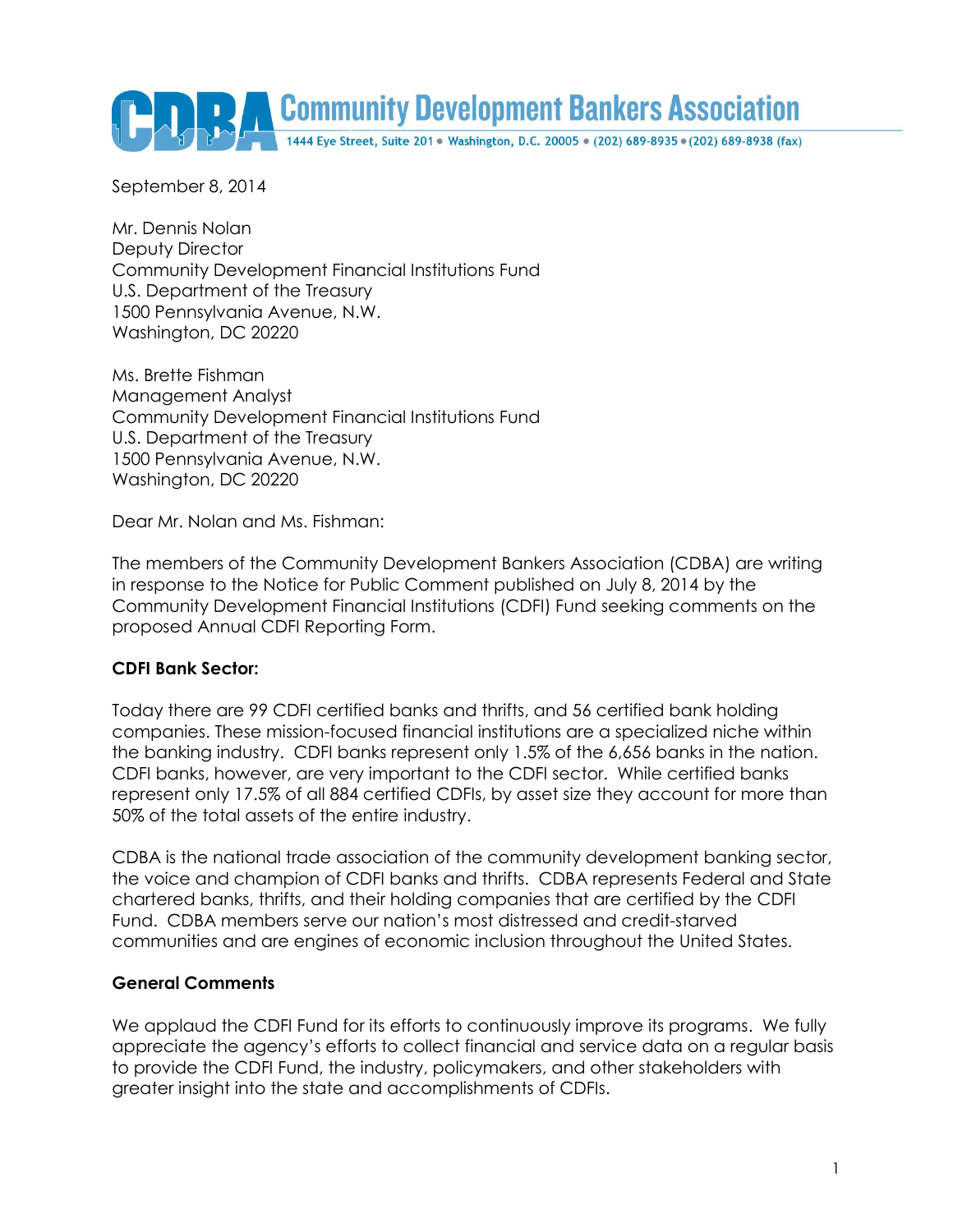We wish, however, to: (1) express concern about certain elements of the proposed form; (2) suggest some alternatives data collection strategies that will improve the efficiency and consistency of data collection for the CDFI Fund and the industry; and (3) make recommendations on steps the CDFI Fund could take to build the capacity of the sector to collect social impact data.

Based on the Notice for Public Comment, it is our understanding that the proposed Annual Data Collection (ADC) Form will serve as a substitute for the current three-year recertification process. This data collection effort will also provide the CDFI Fund with information on the performance and activity of the entire sector regardless of whether or not a CDFI participates in the CDFI Fund's programs. We fully appreciate the CDFI Fund's intent to reduce the reporting and administrative burden of the three-year recertification cycle.

We are concerned, however, about the volume and frequency of certain proposed data points. We appreciate the CDFI Fund's desire to enhance the field of knowledge of the sector. But, given the great costs and burdens associated with collecting data from customers, we urge the CDFI Fund to focus on collecting only those data points that are most strategic and can be used to maximum effect.

While much of the proposed reporting may be manageable for small unregulated CDFIs, for regulated CDFIs that operate at a significantly larger scale, collection of data creates a far greater burden and cost. Such burden and cost, in some cases, may outweigh the benefits of certification – particularly when regulated CDFIs have historically received a disproportionately small portion of CDFI Program and New Market Tax Credit (NMTC) resources. While regulated entities would not change their missions or their commitment to their communities, they may elect to forego certification status if the compliance costs may outweigh the benefits. This would be a loss to the CDFI industry.

Target Market Qualification Period: We urge the CDFI to retain using a "3-year rolling" approach for the purpose of determining whether a CDFI meets the Target Market test. Annual (versus 3-year) reporting and recertification may create unanticipated problems with changes in market cycles or shifts in eligible areas when new U.S. Census or other government economic data is released. A change in policy may have the unintended consequence of inadvertently jeopardize some impactful organizations' certification status.

# **Clarifications**

The instructions of the ADC Form state that certified CDFIs that "currently report on active awards are only required to complete Part I." We seek clarification that this exemption is applicable to CDFI banks participating in the Bank Enterprise Award (BEA) Program's one year post-award reporting period – not just the CDFI Program or NMTC Program.

We further urge the CDFI Fund to clarify the consequences of the following scenarios: (1) if a CDFI, cannot report all of the requested data because it has not collected the data in the past or cannot get it from a customer;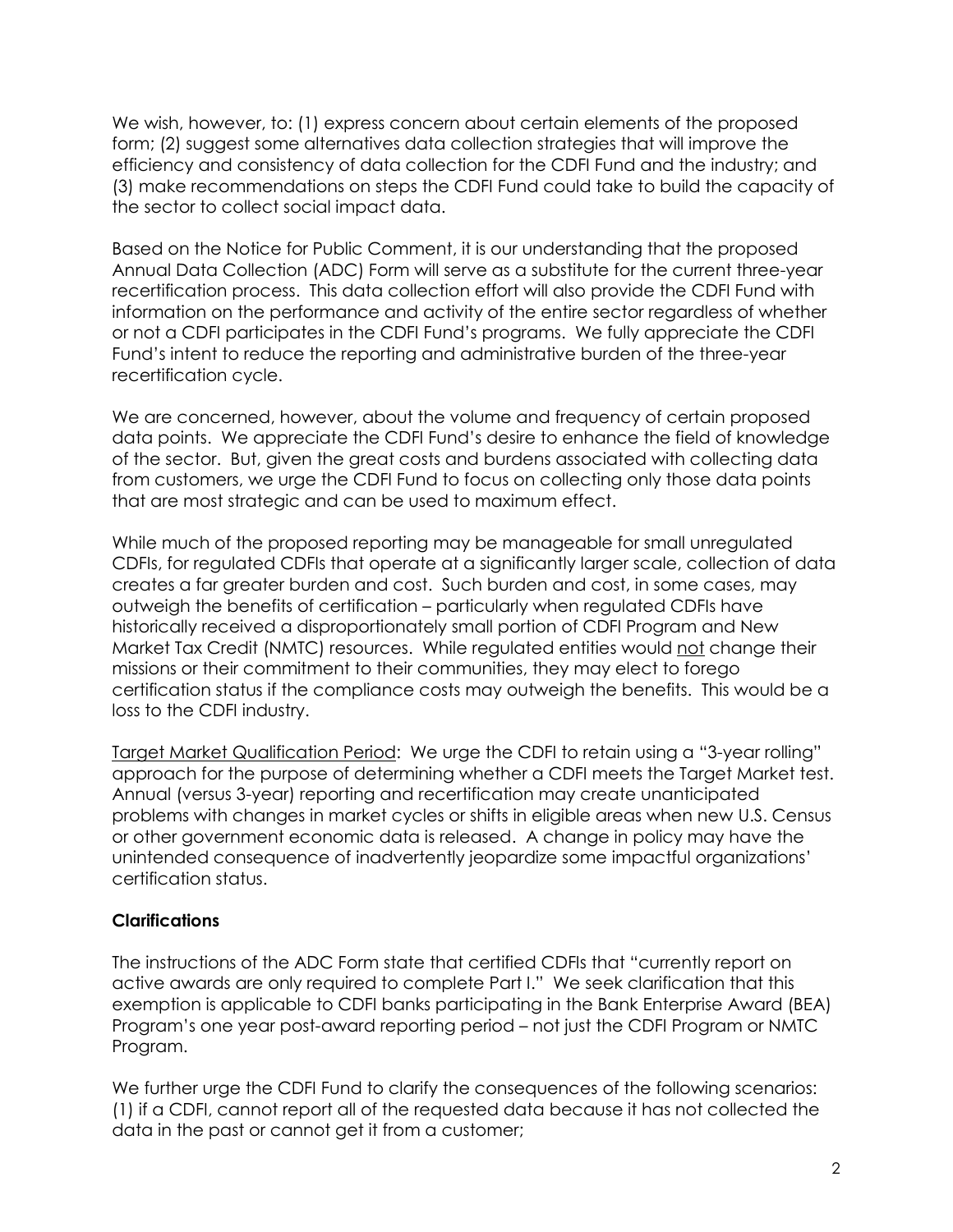(2) if a CDFI does not have the ability to verify borrower reported information; and 3) in the event a CDFI cannot fulfill all of the data collection and reporting requirements, will they lose their certification? If so, will there be a cure period under which a CDFI can maintain certification status and/or not be disqualified for an award under any of the CDFI Fund's Programs?

# **Part 1 Certification**

General: We appreciate the CDFI Fund's efforts to use a uniform form to collect standardized information. One of the positive attributes of the current certification process is that it is relatively flexible. The process allows applicants to submit information tailored to the unique circumstances of their institution. We urge you to retain this flexibility. It is unclear how the proposed form would accommodate significant changes in a CDFI's focus or structure (e.g. merger/acquisition of two CDFIs, a change to a mission statement).

Clarification is need on Part 1 of the ADC Form on the Target Market Accountability Table. It is not clear what type of information the table is requesting; and thus, difficult to provide comment. Otherwise, Part 1 of the ADC Form generally appears very straightforward and no specific comments are recommended.

Bank Holding Companies: We urge the CDFI Fund to enable bank holding companies to submit joint recertification application with their bank subsidiaries. The current system requires resubmitting the same information for holding companies as is provided for their corresponding banks. This process is duplicative and creates excess paperwork when the same documentation and identical information is submitted twice and/or on different recertification schedules. A combined application will reduce paperwork and streamline the process for both the applicants and the CDFI Fund staff to review.

# **Part 2 Financial and Operational Data**

Use Established Definitions: In the case of CDFI banks, we strongly recommend that the CDFI Fund: (1) use the same Call Report/Thrift Financial Report (TFR) financial, operational and loan reporting categories and definition as used by the Federal banking regulatory agencies; and (2) waive the requirement that CDFI banks resubmit this data since it is already widely available and accessible to the general public through the FDIC's website. Using data already submitted to the regulatory agencies will enhance the efficiency of data collection by the CDFI Fund, and using the Call Report/TRF definitions will enhance consistency. This approach will minimize burden and costs for CDFIs banks since all regulated CDFIs have accounting and core systems that are aligned with the regulatory definitions.

Part 2 lines 1-27 request balance sheet, income statement, loan origination, and loan portfolio data. Several of the terms (e.g. Net Assets) and categories (e.g. grants, program related investments, equity equivalent investments) are common to nonprofits, but not applicable to insured banks and thrifts or their holding companies. Part 2, as proposed, would greatly exacerbate the costs and regulatory burden for regulated CDFI banks because the financial, operational, and lending data points do not correspond to the definitions mandated by the Federal banking regulatory agencies.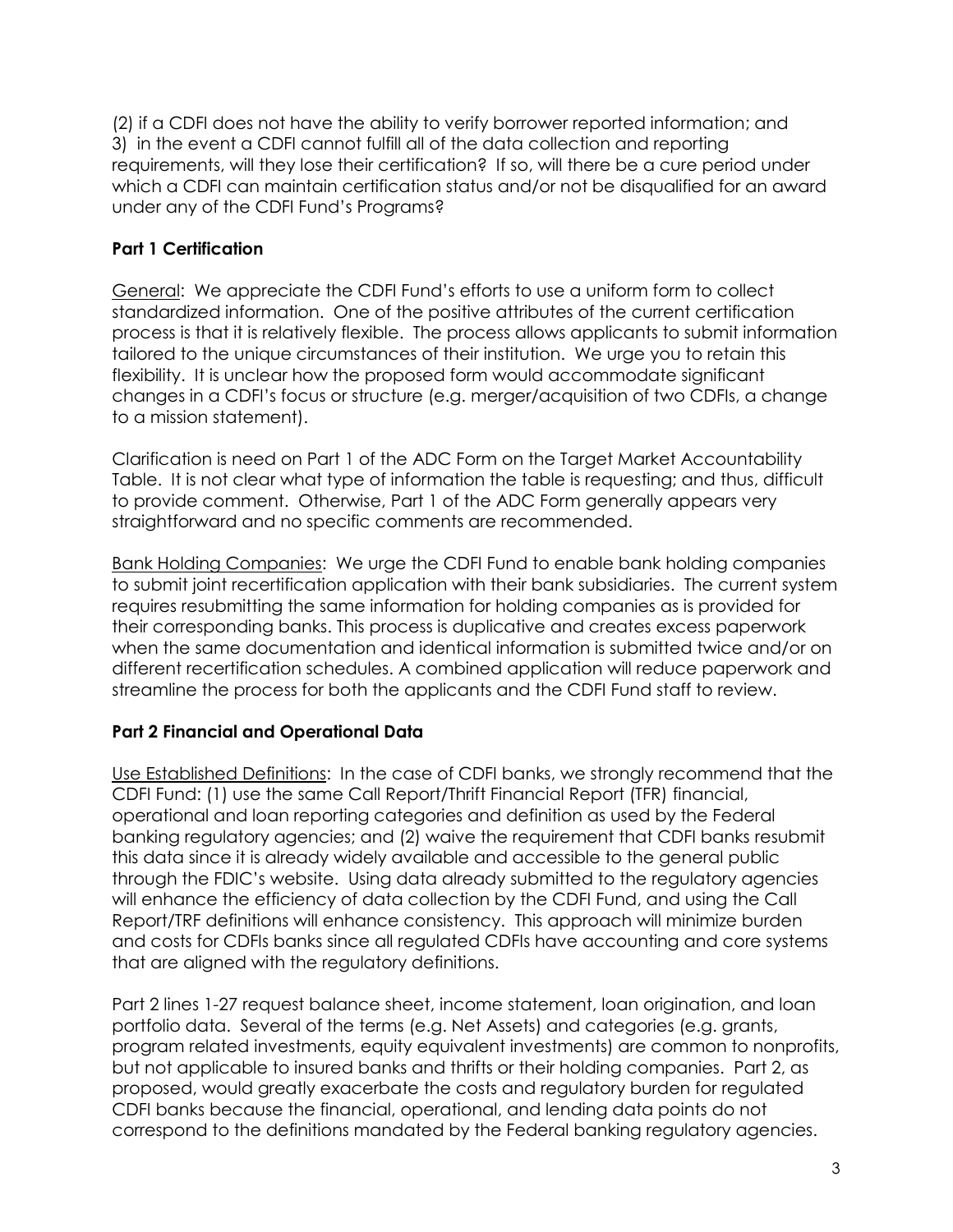Compliance with proposed definitions would require reclassification of hundreds-tothousands for loans for each bank, as well as building and maintaining parallel data systems.

# **Loan and Investment Data**

Implementation: We strongly urge the CDFI Fund to implement new reporting requirements on lending and investment activity on a "going forward" basis only – rather than requiring CDFIs to manually review, reclassify, and/or geocode data for transactions originated in past years. Furthermore, the CDFI Fund should phase-in any new reporting requirements over a period of time to allow CDFIs to build the internal capacity to manage compliance.

Outstandings v. Originations: Line 21 of the ADC Form requests data on the number and dollar amount of loans originated. While data on outstanding loans is typically reported on the Call Reports/TFR on an outstanding basis (Schedule RC-C1), the banks have the capacity to report on annual originations provided they are reported using current regulatory definitions. We recommend that the CDFI Fund clarify whether the new certification requirements will be based on annual loan originations or outstanding loan portfolio. Greater clarity is requested on how to report loans originated and sold to secondary markets.

Business/Commercial Lending: Of important note is reporting on small business loans. While loans to small businesses and small farms are reported on Schedule RC-C2, the regulatory agencies require any loan (regardless of purpose) that is secured by real estate to be reported as a real estate loan. So, a loan made by a CDFI bank to a small business owner that pledges his/her home as collateral must be categorized as a real estate loan. Some banks have the capacity and data infrastructure to track these loans as business loans using NAICS industry codes, others do not. CDFI banks should have the option to report supplementary business lending data if they wish to highlight their business lending.

Community Facilities: The ADC Form requires reporting of loan and social impact data using the Community Facilities definition from 12 CFR § 1805.104(k). While CDFI Banks are active lenders to borrowers for real estate used for health care, childcare, educational, cultural or social services, the regulatory agencies' loan classifications and definitions do not correspond to the CDFI Fund's definitions. Such lending falls under the general category of Non-Farm Non-Residential (NFNR), which includes all commercial real estate regardless of loan purpose. To separately break out loans meeting the Community Facility definition from other NFNR loans would be manually intensive and expensive.

Full Time Equivalents: Regulated CDFIs already report Full Time Equivalents (FTEs) on the Call Report/TFR using a methodology outlined by the regulatory agencies. The categories of staff and consultants outlined on Line 28-29 are inconsistent with regulatory practices and unnecessary since regulated CDFIs automatically meet the Financing Entity test without reporting on staffing.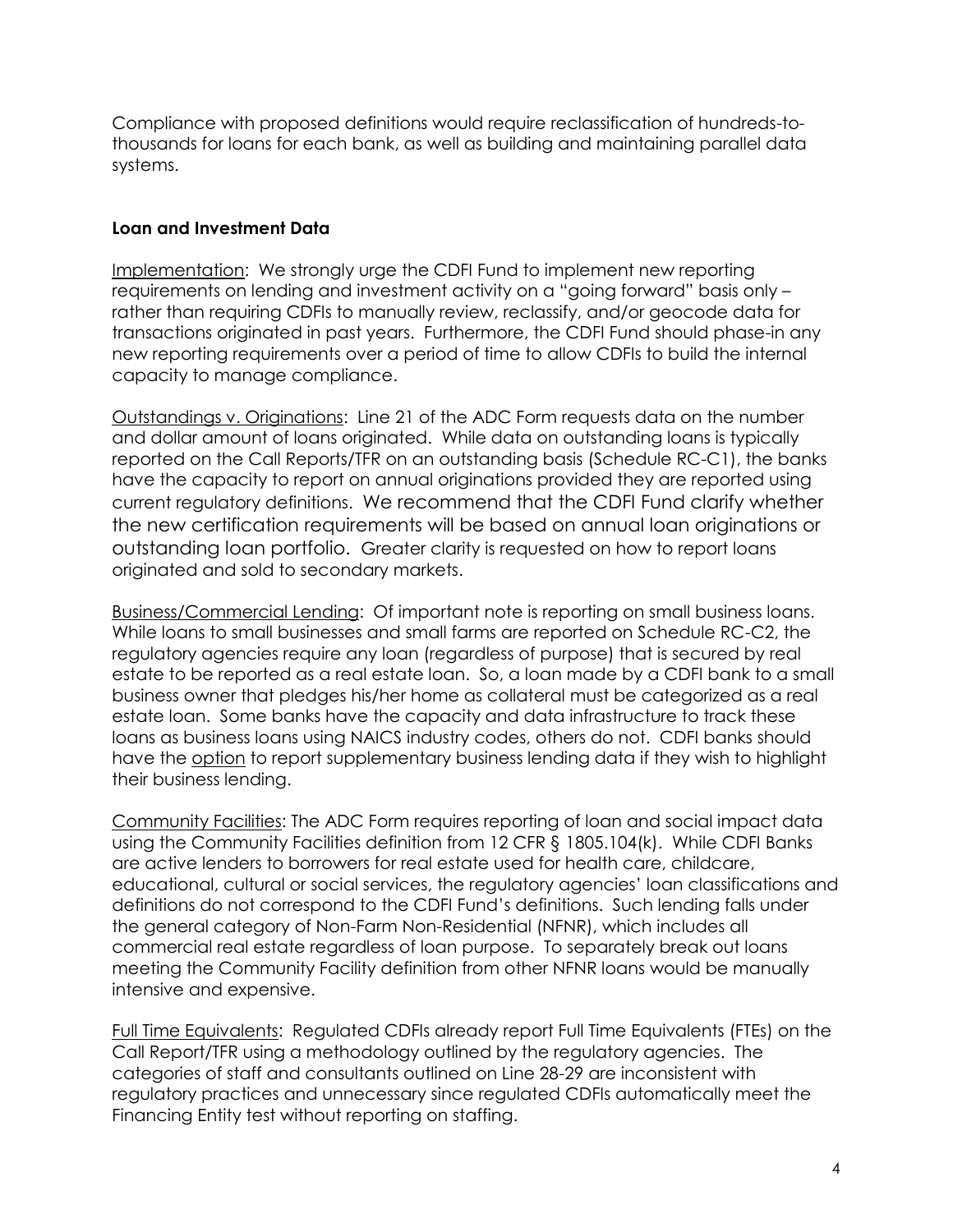# **Part III Target Market**

We strongly recommend that the CDFI Fund streamline its process for allowing CDFIs to modify their Target Markets. Markets change and new opportunities for meeting community needs can arise quickly. Currently, it can take more than a year for a CDFI to get approval to modify a Target Market. CDFIs should be permitted to request a Target Market change at any time. But, if the CDFI Fund does not act of the request within 90 days, it should automatically be approved provided a new geographic area meets the Investment Area and/or a qualified Low Income or Other Target Market is being served. A CDFI should be permitted to report lending or other activities in such eligible Target Markets when submitting an annual report.

#### **Loan & Investment Information**:

Small Loans: We recommend that the CDFI Fund place minimum dollar thresholds on transactions that must be geocoded and reported in Part III. For example, small consumer loans are important in many low income markets, but costly to deliver. Imposing geocoding requirements on very small loans increases expenses; and thus making it more difficult for CDFIs to cost-effectively offer. CDFIs should have the option to geo-code and report very small loans, but should not be required to do so if they already meet the Target Market test without these transactions.

Rural Communities & Business Borrowers: We are concerned that mandatory geocoding may create problems for remote rural communities and small business borrowers whereby customers often use Post Office Box addresses instead of a physical address. Post Office Boxes cannot be accurately geocoded. Thus, a CDFI may be serving a needy community, but the inability to report transactions using census tract data could result in their eligible activities being under-represented. If geocoding becomes mandatory, we recommend that some accommodation be made not to penalize CDFIs whose customers use Post Office boxes as an address. We also note that geocoding may create additional problems for CDFIs serving rural areas comprised of counties. County level geocoded data meeting the Investment Area requirements is not as easily accessible as census tract data through online or other electronic means. This circumstance could create greater barriers to program participation by rural CDFIs.

Category Clarification: Lines 1-2 of Part III require reporting on total number and dollar amount of "loans and investments" in Target Markets. Furthermore, Lines 7-8 require reporting on total number and dollar amount of "loans/investments" in Target Markets. We recommend providing greater clarity on the definitional differences between these required sets of items.

# **Financial Product Information:**

We have significant questions -- and potential concerns -- about requiring CDFIs to report on the extent to which they provide financial services for the purposes of certification. Regulated CDFIs (e.g. banks, credit unions) are the only types of CDFIs that can take customer deposits and provide transaction services (e.g. savings and checking accounts). Required reporting places a significantly higher and very costly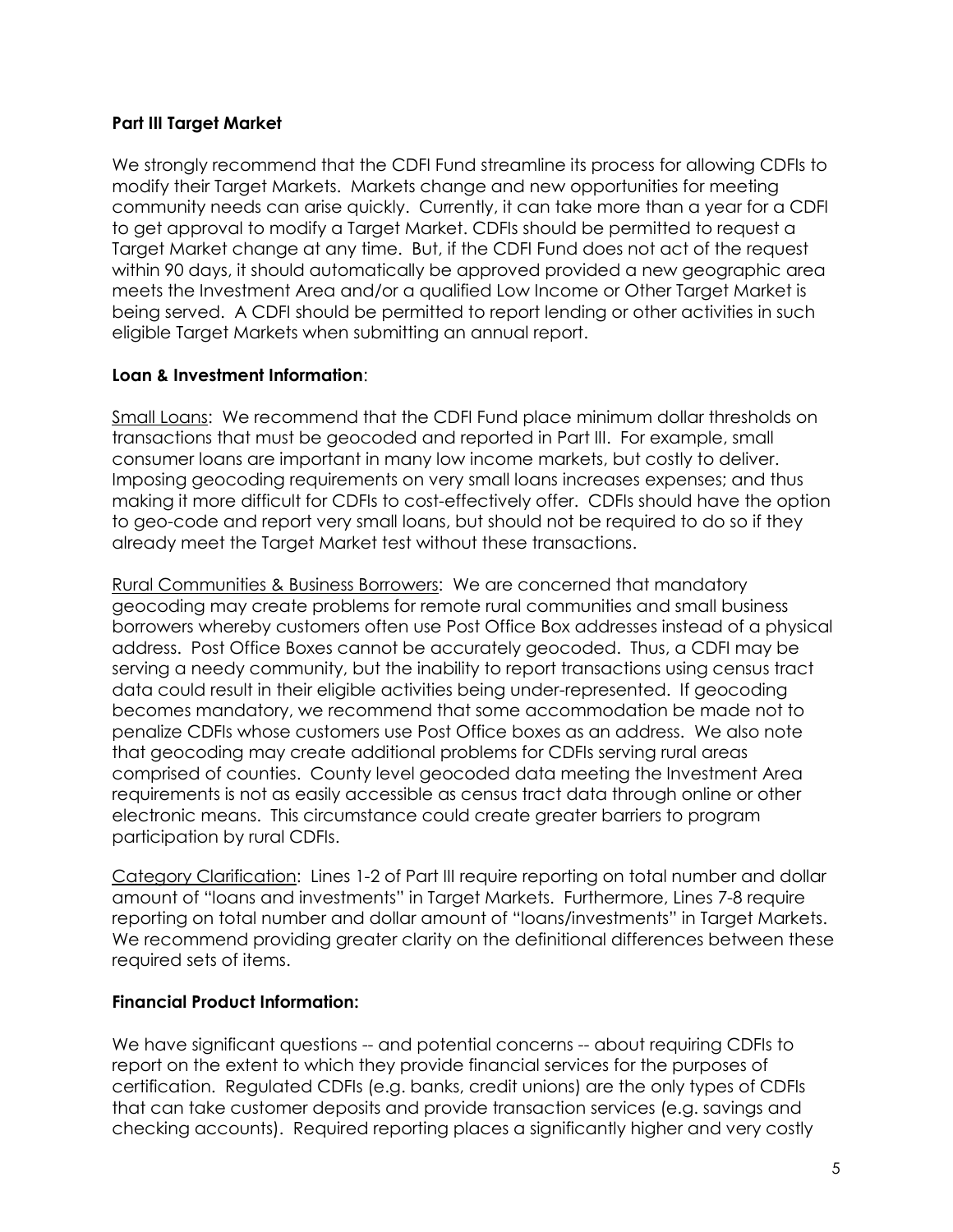burden on depository CDFIs that other CDFIs would not be subject to. To the extent that a regulated CDFI wishes to voluntarily provide information on such activity to supplement information on lending or other services, that option should be permitted.

Greater clarity is needed on the type information the CDFI Fund seeks to be reported under "number" and "dollar amount" of financial services. For example, should a financial service be reported by:

- Number of customers that have bank accounts?
- Number of total accounts (e.g. savings, checking, etc.)?
- Number of individual transactions? If so, what constitutes a transaction (e.g. making a deposit, withdrawing money from an ATM, cashing a check, automatic bill pay deduction)?
- How should a regulated CDFI measure "dollar amount" of a financial service (e.g. amount of money deposited, amount withdrawn from an ATM, amount of cash checks, etc.)?
- Does it make sense add all of these different transactions into a single number? (i.e. Will it tell the CDFI Fund anything meaningful from a Target Market perspective?)

Technology and product innovation further complicate this set of questions. For example, prepaid debit cards have proven effective in reaching of un- and under banked consumers -- specifically low to moderate income consumers. More regulated CDFIs have begun offering prepaid debit cards as part of a strategy to bring these populations into the banking system. For cost efficiency purposes, small financial institutions must work with third-party processors to offer prepaid debit cards. If a regulated CDFI offers more than one type of prepaid card product, often they must work with multiple processors across different card programs that each have their own requirements for reporting or collecting information. Within this operating context, the data reporting and geocoding requirements outlined in the ADC Form will be infeasible for regulated CDFIs to implement. Geocoding and data collection of prepaid debit card products is difficult because many of these card account holders are transient and the processing systems of third parties cannot easily changed by small financial institutions.

Geocoding: Geocoding financial services presents some difficult questions. Should a financial service be geocoded based on the location where the account was opened? Where a specific transaction occurred? Where the customer resides? What location should a business account be classified by (i.e. business location, owner residence)? How should an account be classified if a customer has more than one address? Mobile and internet-based banking -- among the fastest growing trend in the financial services -- significantly complicates the question. The Board of Governors of the Federal Reserve has documented<sup>1</sup> over multiple years that low income households have higher usage of mobile banking for financial services that the population as a whole.

 $\overline{a}$ 

<sup>1</sup> http://www.federalreserve.gov/econresdata/consumers-and-mobile-financial-services-report-201403.pdf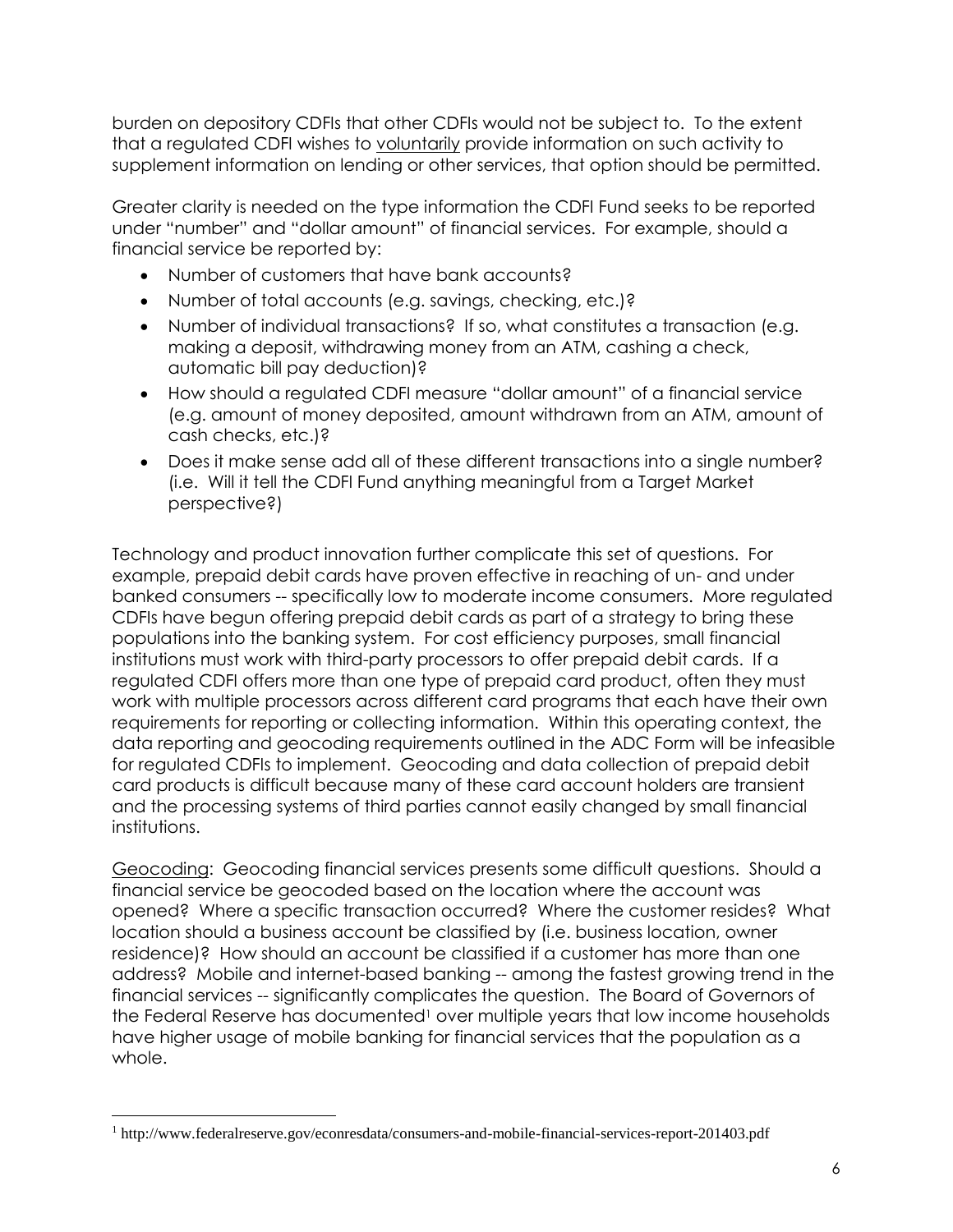Most regulated financial institutions principally track customer accounts by the branch office in which an account was opened. Such location may -- or may not -- have relevance from a Target Market service perspective since a customer may open an account near their home, work, or another place that is convenient. Requiring geocoding of financial service accounts or transactions by customer residence will be very expensive for regulated CDFIs to implement and inconsistent with current industry practice. Furthermore, as technology rapidly changes how banking services are delivered, a physical address may become increasingly irrelevant from the perspective of understanding services delivered to Target Markets.

#### **Development Services Information:**

We are concerned about the extent of new data collection that would be required to complete the Development Services portion of the ADC Form. Greater clarity is needed about the type of information the CDFI Fund seeks to be reported under "number" and "dollar amount" of Development Services. The vast majority -- and most valuable form -- of Development Services delivered by all CDFIs is one-on-one counseling to customers or potential customers. This form of Development Services is integral to provision of credit and tailored to the specific needs of each borrower. While some CDFIs offer classes on financial literacy, home ownership, or related topics, others do not have formal programs. The ADC Form under Part VI (as well as the CDFI Financial & Technical Assistance Application) places too heavy an emphasis and priority on formal programs.

Most technical assistance is delivered to borrowers through the lending process. While some CDFIs track or estimate the number of hours spent providing Development Services (e.g. technical assistance), these figures are generally based on "rule of thumb" assumptions versus actual data collected. Separating out the cost of technical assistance from the daily tasks that a loan officers performs assumes a far more sophisticated level of cost accounting systems than most CDFIs will possess. Implementing such systems would be very costly and time consuming.

Geocoding: As discussed above, geocoding also presents numerous challenges. For simplicity purposes, we recommend: (1) the ADC Form have a "check list" menu of Development Service offerings that CDFIs can use to indicate whether or not they provide a particular service; or (2) CDFIs provide a narrative description of the type of Development Services offered. If a CDFI offers a formal class or a counseling service, they should be able to voluntarily report numbers of customers that participate. We recommend eliminating the requirement that CDFIs report on the costs of providing Development Services since they are so integral to delivery of credit and other services. If the CDFI Fund needs to report data to the Office of Management and Budget or Congress on the amount of Development Services provided by CDFIs, we recommend that it conduct field studies of a sample of CDFIs and use this to develop proxies for the industry. This method will be more cost effective than requiring every CDFI to collect the data. This methodology could also be used to develop proxies for the portion of Target Market clients that typically receive Development Services. Imposing additional geocoding requirements on Development Services only increases costs for the CDFIs when scarce resources are best used to serve customers.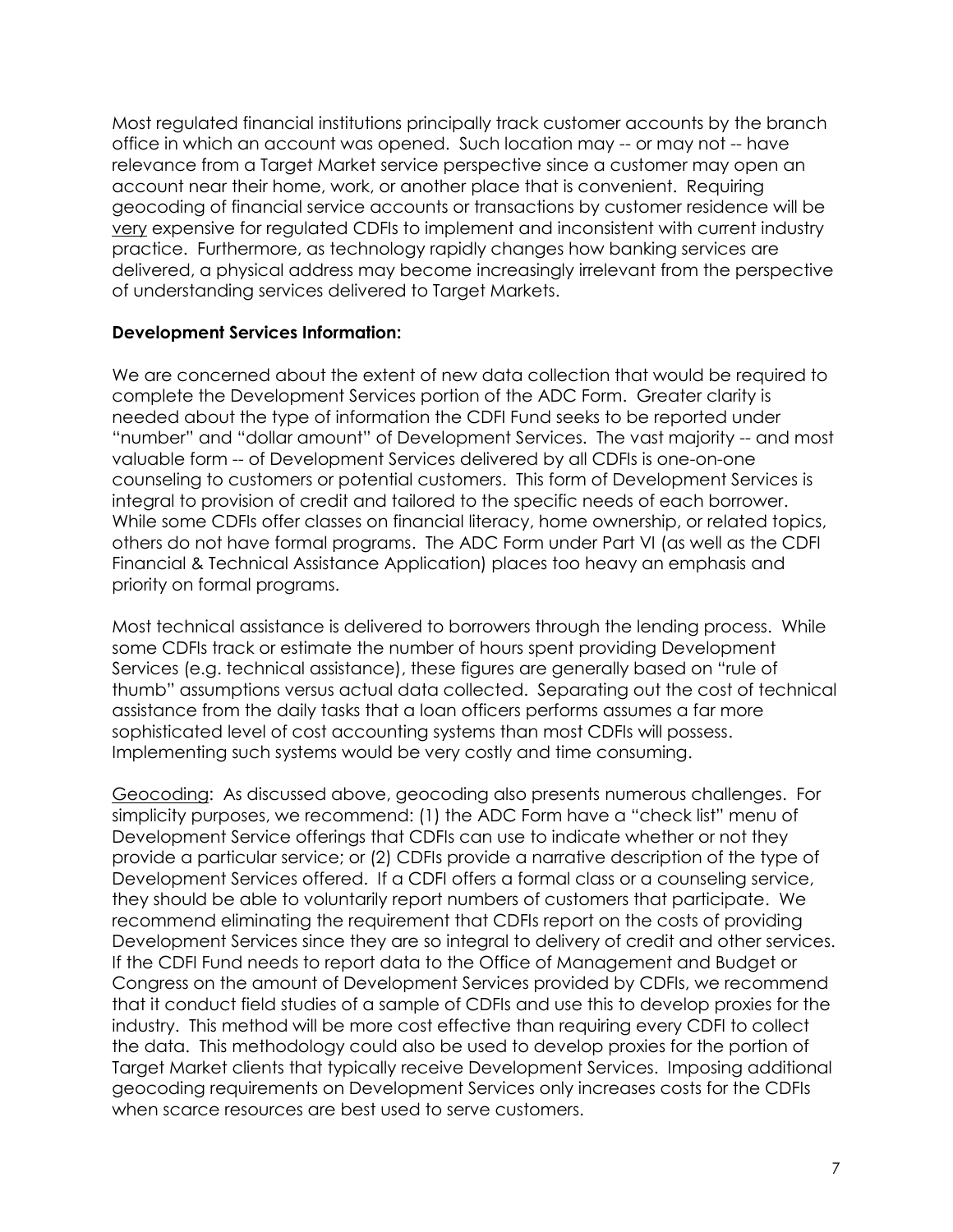# **Part IV. Social Impact Data**

We fully appreciate the CDFI Fund's desire to collect information on the scope, scale and impact of CDFIs in order to demonstrate the importance of our work. We recognize this data is important to policy makers and key stakeholders who hold the CDFI Fund accountable for effective use of Federal resources. We would like to be supportive of these efforts. Part IV of the ADC Form, however, presents great challenges for regulated CDFIs.

The CDFI Fund needs to recognize that collection of social impact data is very expensive for all CDFIs – particularly those operating at a large scale. Regulated CDFIs further operate in an environment where there is negative regulatory pressure to keep operating costs in line with industry peers that are not CDFIs (that do not have the higher costs associated with serving economically challenged markets).

If the CDFI Fund wants all CDFIs to report social impact data, the agency should provide financial support to build industry capacity. Building capacity will require a dedicated and sustained effort by the CDFI Fund to provide financial and technical assistance resources over a period of years. The CDFI Fund will also need to tailor their data collection requirements to different sectors. For example, regulated CDFIs are prohibited from collecting certain types of demographic data from customers as part of the credit process.

Requiring reporting on many of the indicators listed in Part IV is not feasible for most regulated CDFIs since they simply do not have the internal systems today to collect the data. Building systems requires time and money. For simplicity purposes -- and in recognition of the current capacity limitations of the whole CDFI industry – we recommend that the CDFI Fund begin by having CDFIs report a limited set of simple output measures for at least the next three years corresponding to the Paperwork Reduction Act (PRA) authorization associated with collection of data under the proposed ADC Form. Required measures should be limited to: (1) the number and dollar amount of loans originated by loan asset category; and (2) total number of customers that receive Development Services (including one-on-one technical assistance or training through formal programs). In the case of CDFI banks, we recommend that the loan asset categories correspond to those required for Call Report/TRF data (discussed above). Gradually, over time, additional output or outcome measures can be added as the sector gains capacity. CDFIs that already collect a more robust set of output and outcome indicators should have the option to voluntarily report their data to the CDFI Fund.

In the meantime, we urge the CDFI Fund to proactively engage all segments of the CDFI industry in discussion about: (1) what type of impact data it can and should be collected; (2) cost-effective means of collecting and verifying data; and (3) how to build the data collection capacity of all sectors of the CDFI industry. We also urge the CDFI Fund to explore the development of proxies that can be used in lieu of data collection to estimate impact. This method will be more cost effective than requiring every CDFI to collect the data.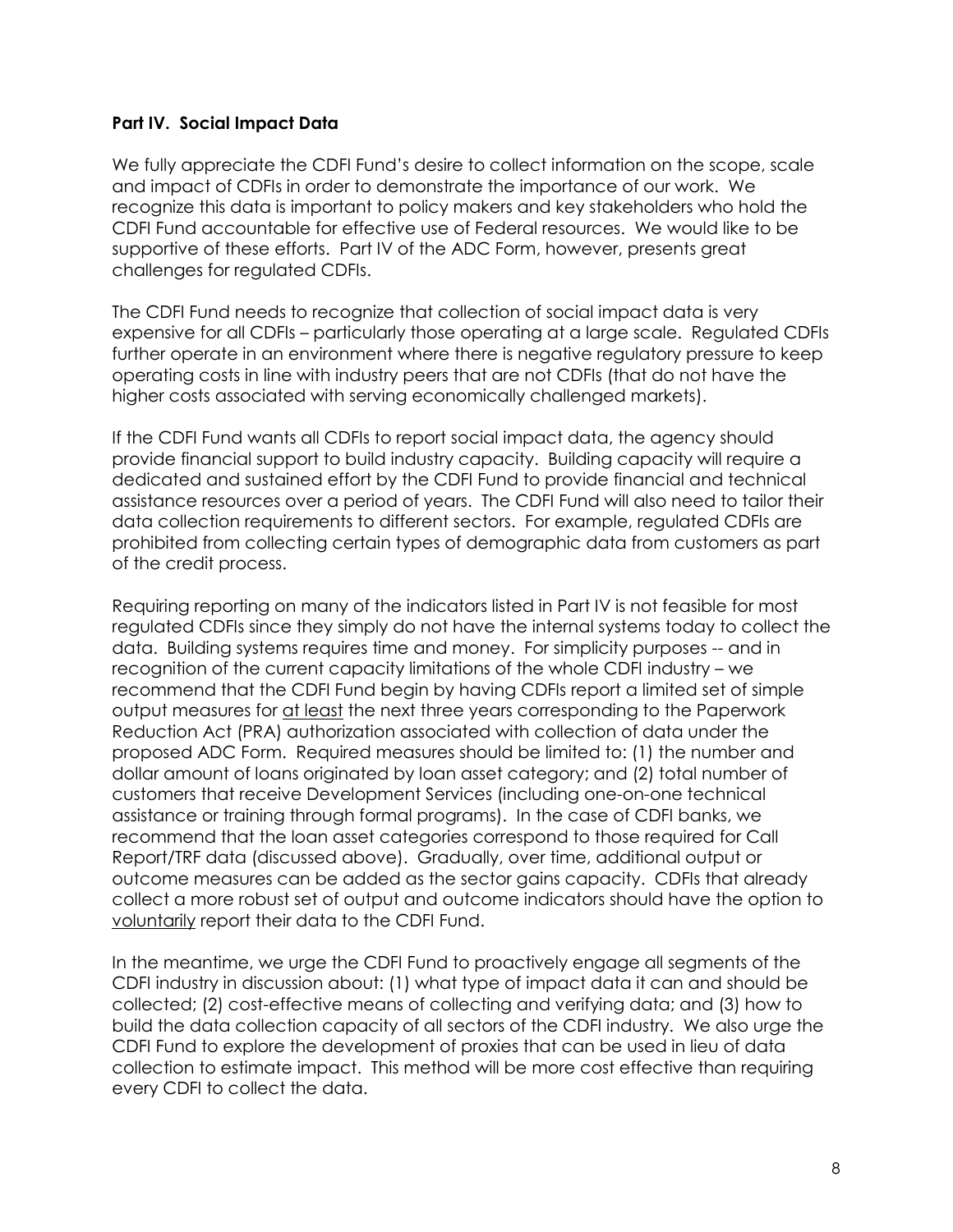The proposed reporting form raises significant questions about how to define various impact measures (i.e. when is a "job created"? How to report or account for the differences between permanent, construction, full time, and part time jobs?) and inevitable verification problems of using borrower reported data or projections. It should further be noted that while "outputs" (e.g. number or dollar amount of loans) can be reported on an annual basis, most outcome can only be measured or observed over a longer period of time. Annual reporting is unlikely to show outcomes and it would be very expensive and paperwork burden intensive to track borrowers over many years.

# **Populations Served:**

Part IV includes a set of questions about "populations served." The requested information asks for data on customer race and asks CDFIs quantity of services provided. Regulated CDFIs should be exempt from this portion of the ADC Form due to prohibitions under the Fair Credit Act on collecting certain types of demographic data, including race.

# **Additional CDFI Fund Questions:**

The Notice for Public Comment published in the Federal Register asked respondents to answer the following questions:

#### **Is the CDFI Fund's estimate of the burden of the collection of information accurate? What are the estimated operational or maintenance costs to provide the requested information?**

The estimate of 3 hours per CDFI to complete the reporting requirements is not accurate. Depending on the size of the bank and number of loan transactions, the minimum time estimate per year ranges from 60 to 160 hours annually to complete per CDFI bank. This estimate does NOT include the staff time and expenses associated with (1) reformatting core processing systems; (2) manually geocoding or verifying the geocoding of every current loan and customer account; (3) training loan officers, compliance personnel, branch tellers, and other retail level staff to collect the requested information; and (4) reclassifying loans that do not match the CDFI Fund's new definitions.

#### **Are there ways to enhance the quality, utility, and clarity of the information to be collected?**

As recommended above, in the case of CDFI banks, we strongly recommend that the CDFI Fund: (1) use the same Call Report/Thrift Financial Report (TFR) financial, operational and loan reporting categories and definitions used by the Federal banking regulatory agencies; and (2) waive the requirement that CDFI banks resubmit financial and operation data since it is already widely available and accessible to the general public through the FDIC's website. This approach will minimize burden and costs for CDFIs banks since all regulated CDFIs, as well enhance the quality, consistently and utility of the data.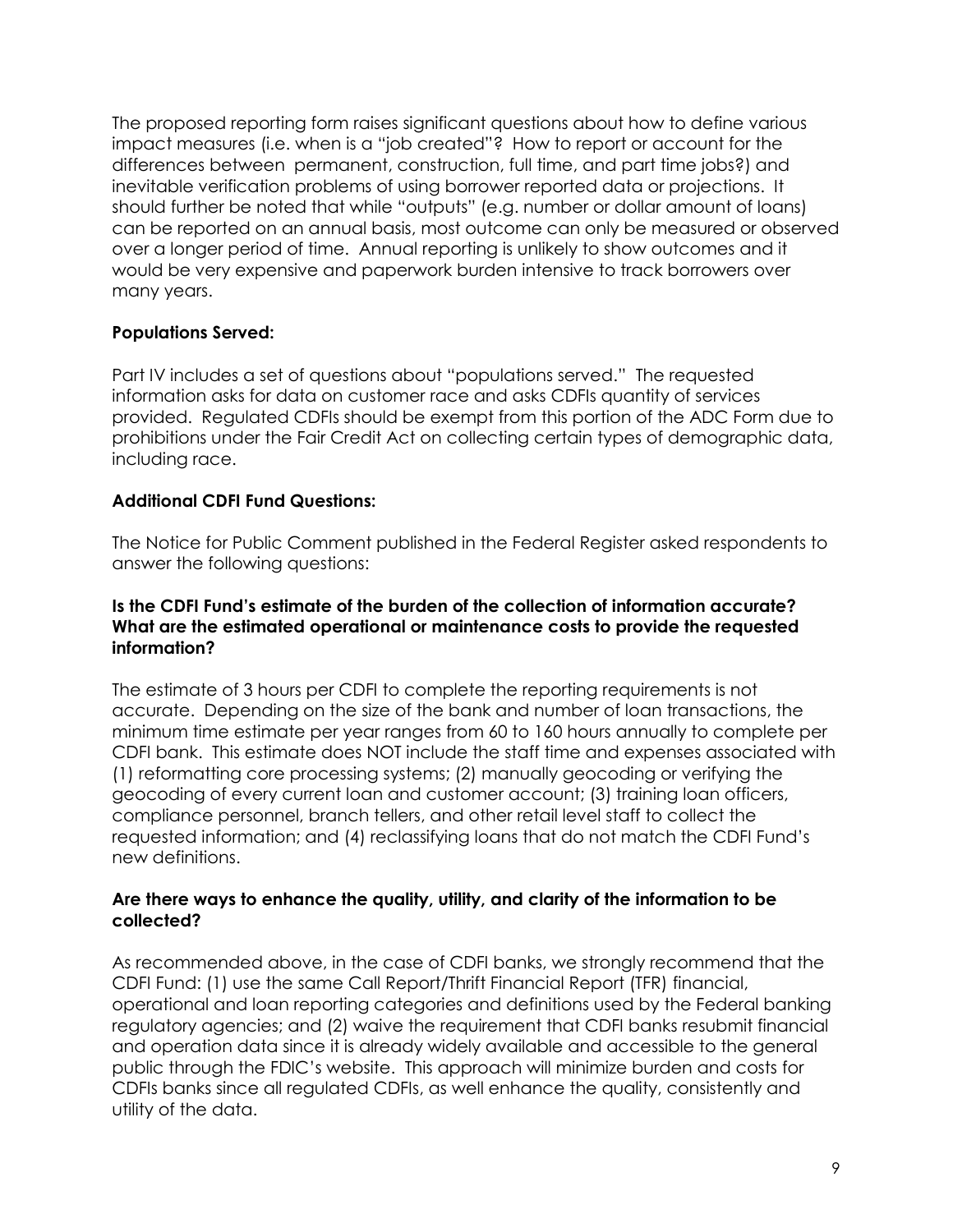# **Are there ways to minimize the burden of the collection of information on respondents, including through the use of technology?**

As recommended above, we urge the CDFI Fund to explore alternative methods to estimating impact in lieu of requiring all CDFIs to collect primary data from every customer. We urge you to explore creation of proxies based on research. For example, Opportunity Finance Network recently published a report of CDFIs that participated in its Create Jobs for USA program. Using data collected from CDFIs, they estimated that every \$21,000 in small business lending created one job. Collection and verification of primary data from customers is time consuming and expensive. It takes energy and resources away from serving communities. Impact data is, of course, important for demonstrating impact and the effectiveness of the CDFI industry. Thus, we strongly urge the CDFI Fund to explore alternative research methodologies that can strike a balance between demonstrating the effectiveness of CDFIs and imposing costly reporting burdens.

In conclusion, we wish to highlight the following four issues that are the most important with respect to the proposed ADC Form and certification process:

- In the case of CDFI banks and their holding companies, we strongly recommend that the CDFI Fund:
	- o Use the same Call Report/Thrift Financial Report (TFR) financial, operational and loan reporting categories and definition as used by the Federal banking regulatory agencies; and waive the requirement that CDFI banks resubmit financial data since it is already widely available and accessible to the general public through the FDIC's website.
	- o Applicants be allowed to submit one joint application that eliminates duplicative reporting.
- The CDFI Fund needs to revisit and give thoughtful consideration about the variety of financial services available through regulated CDFIs and whether or the reporting burden that will be created outweighs the benefits of collecting it.
- The CDFI Fund's reporting and ADC Form places too much emphasis on reporting participation formal training programs at the expense of one-on-one technical assistance provided as an integral part of the lending process. We urge you not to require CDFIs to track staff expenses associated with Development Services.
- Social Impact:
	- o At this time, the CDFI Fund should keep the social impact reporting requirements simple (number and dollar amount of loans originated by loan type) – reflecting the capacity of the sector. The CDFI should not require all CDFIs to report social impact data if they do not currently collect it.
	- o If the CDFI Fund wants all CDFIs to report social impact data, the agency should provide financial and technical support to build industry capacity. The CDFI Fund should engage the sector in a dialogue about what types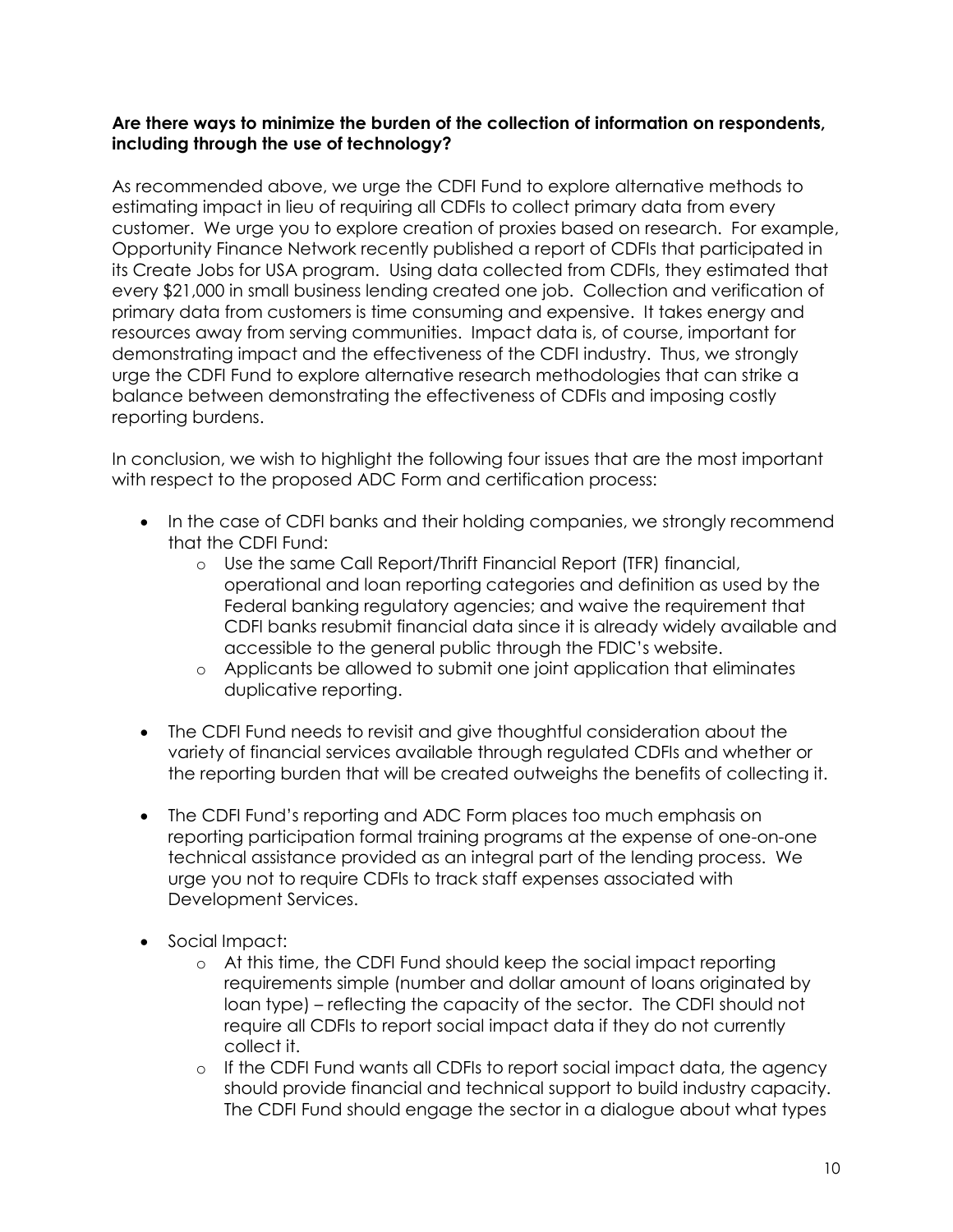of output and outcome metrics are realistic and truly meaningful to collect and only ask for data they will actually use.

o CDFIs that already collect a more robust set of output and outcome indicators should have the option to voluntarily report their data to the CDFI Fund.

We thank you for the opportunity to comment on the proposed ADC Form. We fully appreciate the agency's efforts to improve all of its programs and enhance knowledge of the CDFI industry. We look forward to working with you on this important issue for the entire sector.

If you have questions, please contact Jeannine Jacokes, Chief Executive and Policy Officer at 202-689-8935 ext. 222 or jacokesj@pcgloanfund.org.

Sincerely,

The Membership of the Community Development Bankers Association

ABC Bank Albina Community Bank Bank of Anguilla Bank of Kilmichael Bank of Vernon Bank2 BankFirst Financial Services BankPlus Beneficial State Bank (formerly One PacificCoast Bank) Broadway Federal Bank Carver Federal Savings Bank Carver State Bank Central Bank of Kansas City City First Bank of DC City National Bank of New Jersey Community Bancshares of MS Community Bank of the Bay Community Capital Bank of Virginia Finance and Thrift First American International Bank First Eagle Bank First Security Bank Gateway Bank FSB Guaranty Bank & Trust Illinois Service Federal Savings and Loan Association Industrial Bank of DC International Bank of Chicago Mechanics and Farmers Bank Merchants and Planters Bank